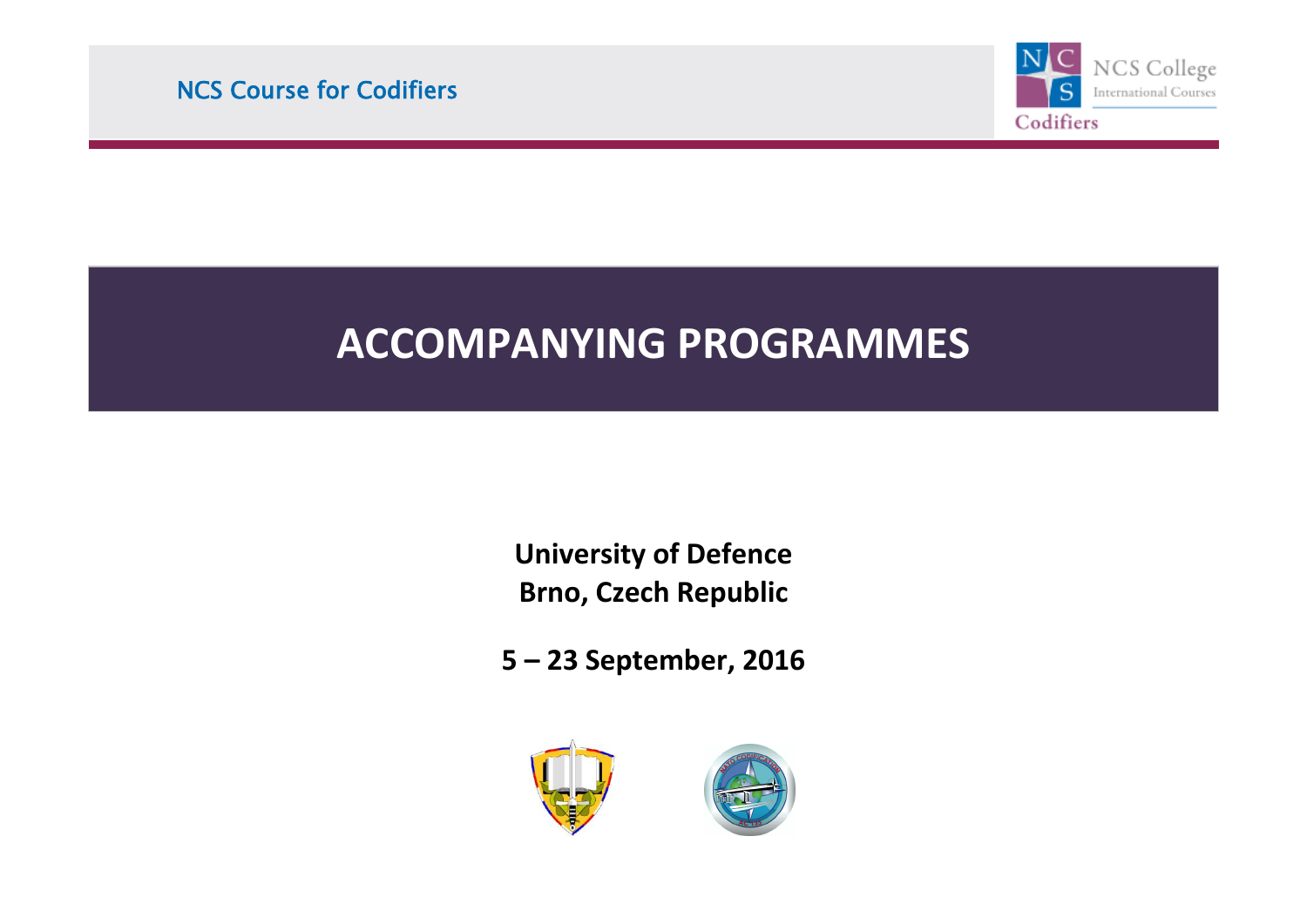### Summary Programme



#### Codifiers

| Sunday                                                                                                                                                                                                            | Tuesday                                                                                                                          | Wednesday                                                                                                                                                           | <b>Thursday</b>                                                                                        | Friday                                                                                                                        | Saturday                           | Sunday                                     |
|-------------------------------------------------------------------------------------------------------------------------------------------------------------------------------------------------------------------|----------------------------------------------------------------------------------------------------------------------------------|---------------------------------------------------------------------------------------------------------------------------------------------------------------------|--------------------------------------------------------------------------------------------------------|-------------------------------------------------------------------------------------------------------------------------------|------------------------------------|--------------------------------------------|
| 4 Sept                                                                                                                                                                                                            | 6 Sept                                                                                                                           | 7 Sept                                                                                                                                                              | 8 Sept                                                                                                 | 9 Sept                                                                                                                        | 10 Sept                            | 11 Sept                                    |
| Student Arrival Day<br>Monday<br>5 Sept<br>♦ Installation Briefing<br>◆ Photo Session with<br>Students<br>♦ Provisioning<br>♦ Item Codification<br>Tour of Brno<br>➤                                              | Item Codification<br>$\bullet$<br>(Advanced)                                                                                     | Item Codification<br>◆<br>Exercise<br>◆<br>• Item Codification in<br>Practice (Reference<br>Method)                                                                 | ♦ Visit to the Military<br>Depot of Repairable<br>Material (Štěpánov)                                  | $\blacklozenge$ Exercise<br>· Item Codification in<br>Practice (Descriptive<br>Method)                                        | Prague<br>Tour of<br>Prague        | Prague<br>Cruise of<br>the Vltava<br>River |
| Icebreaker<br>➤                                                                                                                                                                                                   |                                                                                                                                  |                                                                                                                                                                     |                                                                                                        |                                                                                                                               |                                    |                                            |
| CZE, UoD,<br>AC/135, NSPA, USA, CAN                                                                                                                                                                               | CZE, USA, CAN                                                                                                                    | CZE, AURA, USA, CAN                                                                                                                                                 | CZE, UoD, AURA                                                                                         | CZE, AURA, USA, CAN                                                                                                           | <b>CZE</b>                         | <b>CZE</b>                                 |
| 12 Sept<br>Presentation of the<br>Defence<br>Standardization,<br>Codification and<br><b>Government Quality</b><br><b>Assurance Authority</b><br>The NCS in the Czech<br>Republic<br><b>Practical Codification</b> | 13 Sept<br><b>International Operation</b><br>◆<br>of the NCS<br>• Basic Terms<br>$\bullet$ LTI<br>$\bullet$ LSA<br>Exercise<br>٠ | 14 Sept<br><b>International Operation</b><br>$\bullet$<br>of the NCS<br>$\bullet$ LSA<br>$\bullet$ LAU<br>$\bullet$ LDU<br>Exercise<br>$\triangleright$ Sport Event | 15 Sept<br><b>International Operation</b><br>$\bullet$<br>of the NCS<br>• LAR/LDR/LCR<br>Exercise<br>◆ | 16 Sept<br><b>International Operation</b><br>of the NCS<br>• Update of NMCRL<br>(KFF, KHN)<br>$\bullet$ NMBS<br>Exercise<br>٠ | 17 Sept<br>Individual<br>Programme | 18 Sept<br>Individual<br>Programme         |
| Return to Brno<br>➤                                                                                                                                                                                               |                                                                                                                                  |                                                                                                                                                                     |                                                                                                        |                                                                                                                               |                                    |                                            |
| <b>CZE NCB, CZE MoD, AURA</b>                                                                                                                                                                                     | CZE, CAN, USA                                                                                                                    | CZE, CAN, USA                                                                                                                                                       | CZE, CAN, USA                                                                                          | CZE, CAN, USA                                                                                                                 | <b>CZE, Students</b>               | <b>CZE, Students</b>                       |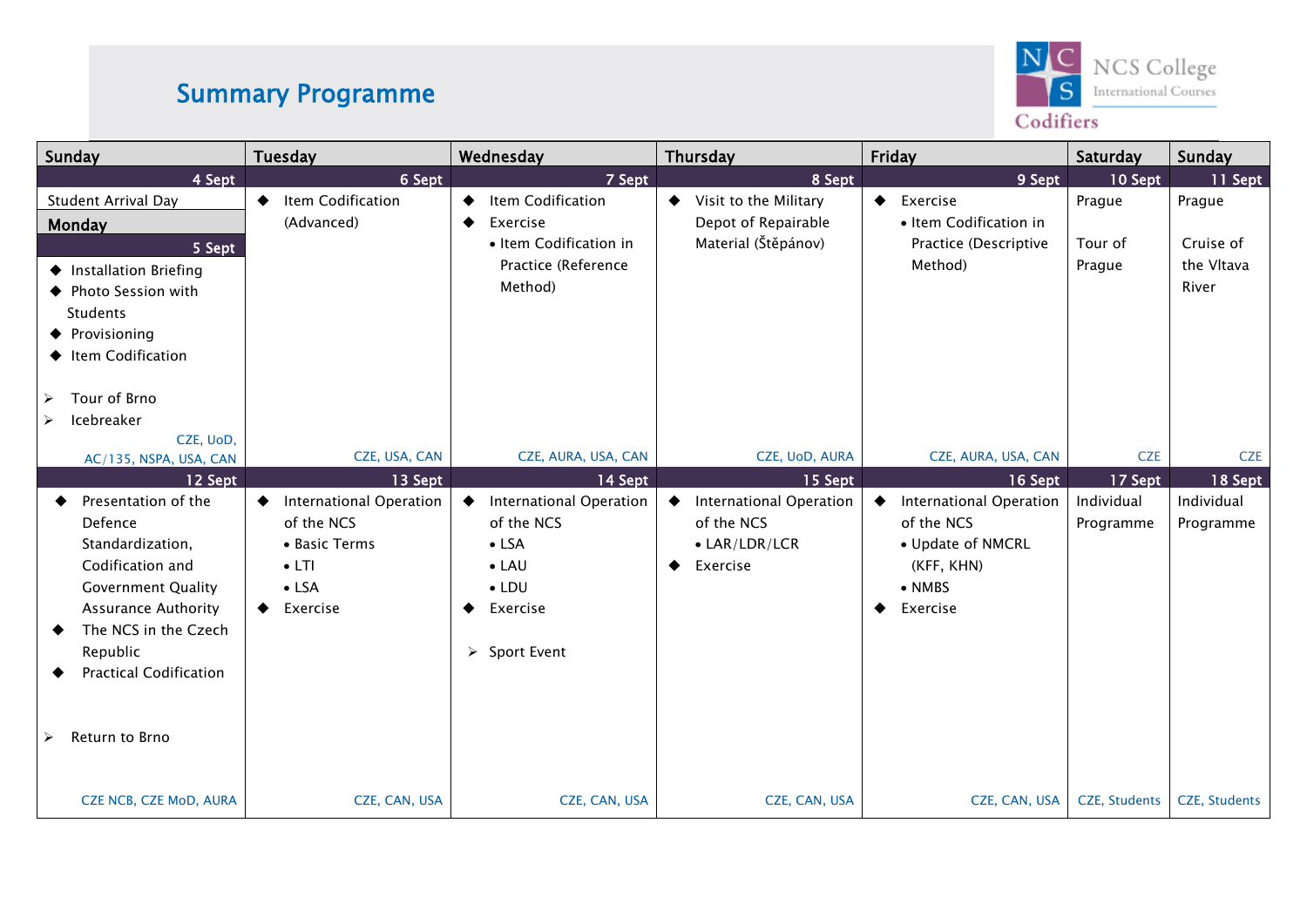### Summary Programme



| Monday                                                                                                    | <b>Tuesday</b>                                                                                                                                           | Wednesday                                                                                                                                                                                          | Thursday                                                                  | Friday                                                                                                                                                             | Saturday              |
|-----------------------------------------------------------------------------------------------------------|----------------------------------------------------------------------------------------------------------------------------------------------------------|----------------------------------------------------------------------------------------------------------------------------------------------------------------------------------------------------|---------------------------------------------------------------------------|--------------------------------------------------------------------------------------------------------------------------------------------------------------------|-----------------------|
| Sep 19                                                                                                    | Sep 20                                                                                                                                                   | Sep 21                                                                                                                                                                                             | Sep 22                                                                    | Sep 23                                                                                                                                                             | Sep 24                |
| Main Activities in the<br>Logistical Channel<br>Logistical Technologies<br>TSWG Modernization<br>Projects | Presentation of ESG<br>Company (N- Core)<br>Course Curriculum<br>Summary - Q&A<br>Visit to the Military<br>➤<br>Depot of Unrepairable<br>Material (Brno) | MC CATALOGUE -<br>$\bullet$<br>Introduction and<br>Demonstration<br>MC CATALOGUE -<br>Hands-on<br>SICAD - Introduction<br>and Demonstration<br>(VTC)<br>SICAD - Hands-on<br>(VTC)<br>IT Providers; | Final Organizational<br>Matters<br><b>Final Test</b><br>Ceremonial Dinner | Quiz - NATO<br>$\bullet$<br><b>Codification System</b><br><b>Final Course Review</b><br>$\bullet$ Q&A<br>• Feedback from<br>Students<br><b>Graduation Ceremony</b> | Student Departure Day |
| CZE, UoD, AURA, CAN                                                                                       | <b>CZE, IT Providers</b>                                                                                                                                 | USA, CAN, CZE                                                                                                                                                                                      | CZE, USA, CAN                                                             | CZE, UoD, NSPA, USA, CAN,                                                                                                                                          | <b>CZE</b>            |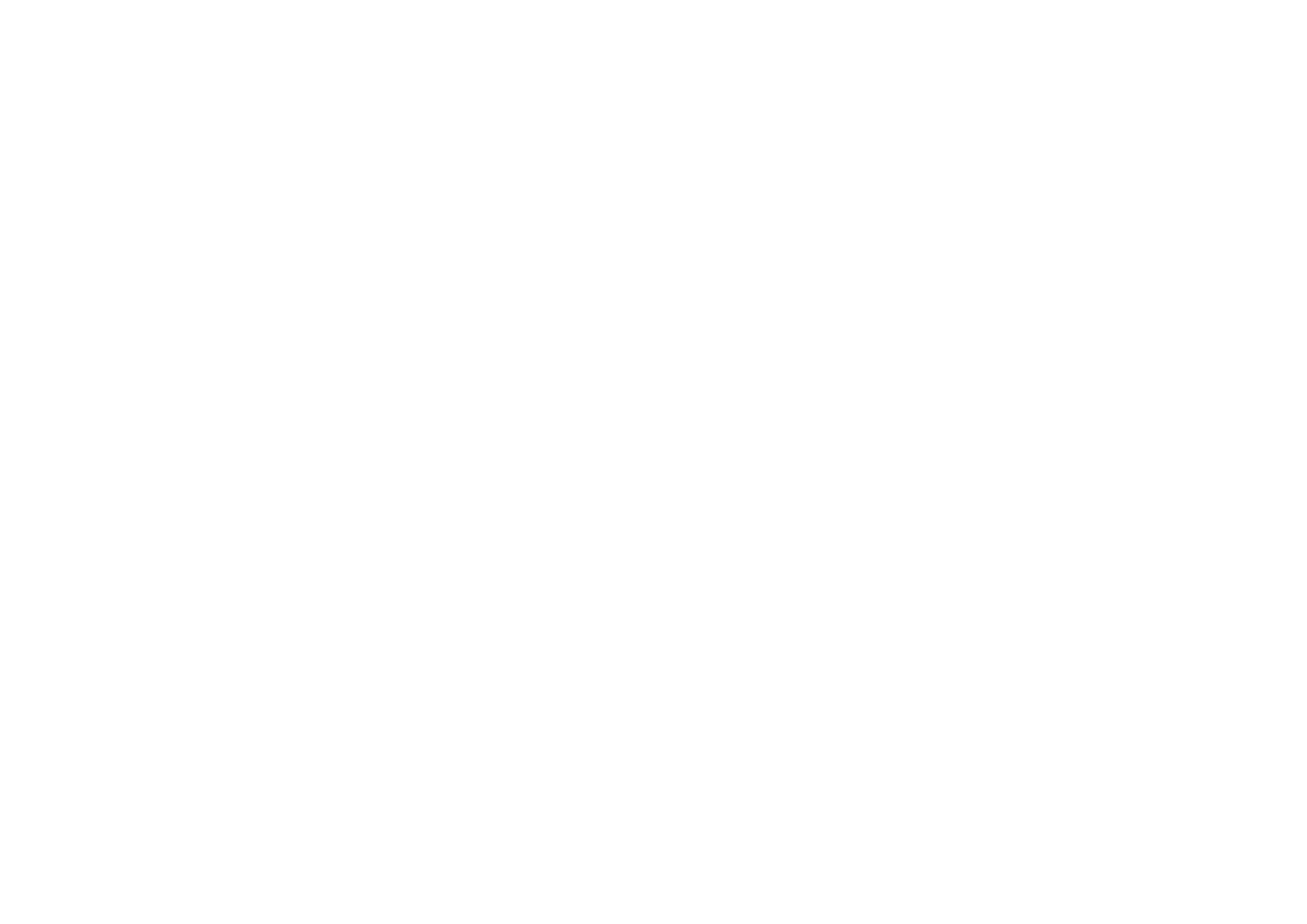## Programme of Organisational and Social Events



| <b>Day</b>                | <b>Action</b>                                                                                                                                       |
|---------------------------|-----------------------------------------------------------------------------------------------------------------------------------------------------|
|                           |                                                                                                                                                     |
| Sunday,                   | <b>Student Arrival Day</b>                                                                                                                          |
| 4 September               | There are buses going from Václav Havel Airport Prague to Brno daily every hour (till 21:30 CET). Another option is train going from Prague Central |
|                           | Station to Brno Central Station.                                                                                                                    |
|                           | The both rides take 3 hours.                                                                                                                        |
|                           | On your arrival in Brno, the NCS College staff will organise transportation to the Slovan and Continental Hotels.                                   |
|                           |                                                                                                                                                     |
| Monday,                   | Morning: If required, the NCS College 2016 students will be accompanied by the NCS organisational staff from the Slovan and Continental Hotels to   |
| 5 September               | the University of Defence.                                                                                                                          |
|                           | Afternoon: Organised Tour of Brno                                                                                                                   |
|                           | Evening: Icebreaker (Špilberk)                                                                                                                      |
| Thursday,                 | Visit to the Military Depot of Repairable Material in Štěpánov                                                                                      |
| 8 September               |                                                                                                                                                     |
|                           |                                                                                                                                                     |
| Saturday,                 | Morning: Departure from Brno for the capital of the Czech Republic - Prague by special NCS College bus and accommodation (Military hotel Juliska).  |
| 10 September              | Afternoon: Organised Tour of Prague                                                                                                                 |
|                           | Evening: Individual programme                                                                                                                       |
|                           |                                                                                                                                                     |
| Sunday,                   | Morning, Evening: Individual programme (relaxing, shopping, sightseeing ) in Prague                                                                 |
| 11 September              | Afternoon: Cruise of the Vltava River in Prague on the Restaurant Ship Hamburg (reserved solely for the NCS College 2016)                           |
|                           |                                                                                                                                                     |
| Monday,                   | Evening: Return from Prague to Brno by special NCS College bus                                                                                      |
| 12 September              |                                                                                                                                                     |
|                           |                                                                                                                                                     |
| Wednesday,                | Evening: Sport event - bowling and refreshment (Bowling Bar Stodola)                                                                                |
| 14 September              |                                                                                                                                                     |
|                           |                                                                                                                                                     |
| Saturday,<br>17 September | Individual programme at students' discretion                                                                                                        |
|                           |                                                                                                                                                     |